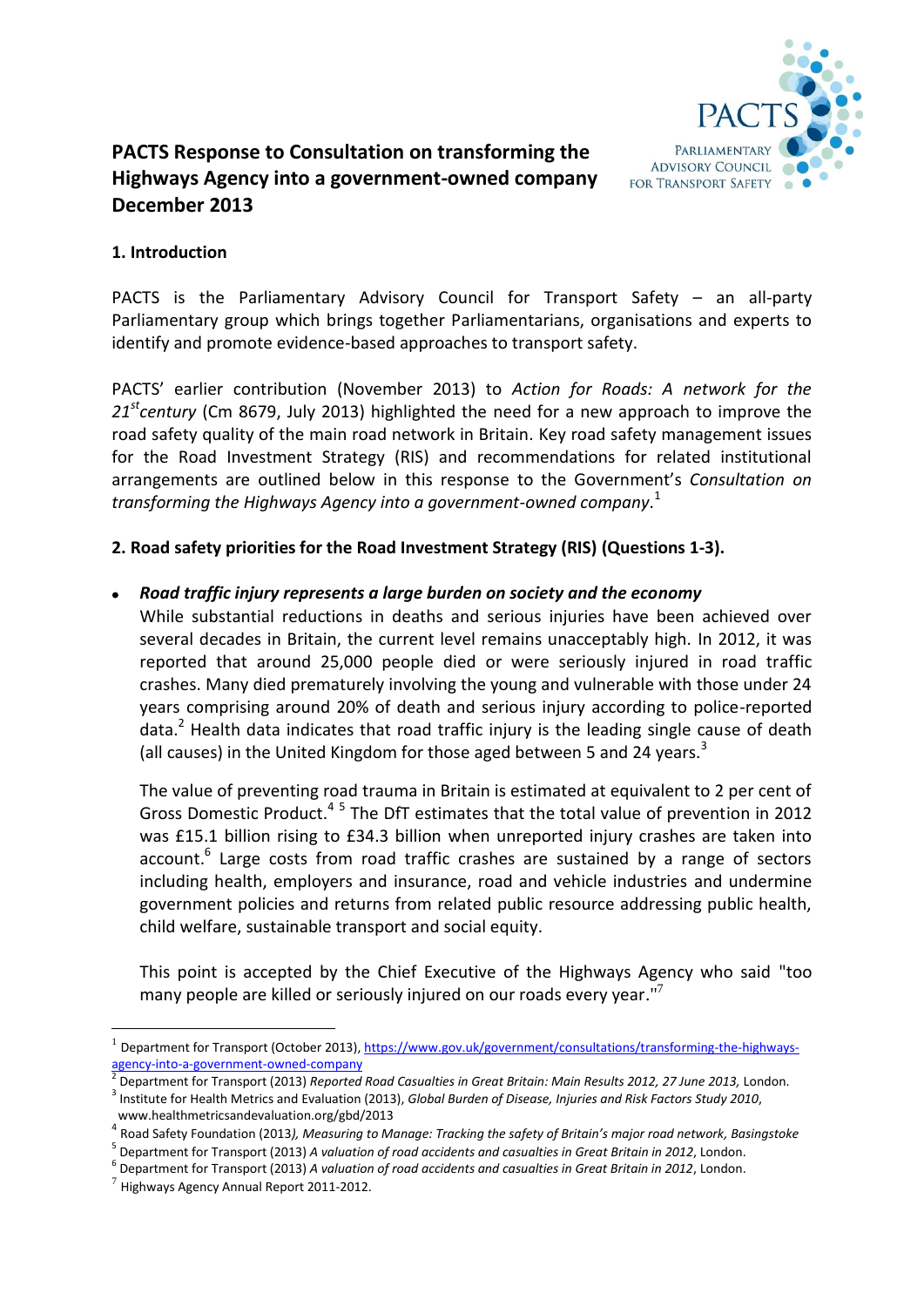## *New, targeted investment in road safety is needed on the strategic road network.*

While comprising only 11% of the total network, the core road network, comprising motorways and A roads outside major urban areas, carries 56% of traffic and produces around 51% of road traffic deaths. This part of the network comprises the busiest of roads, has high strategic priority and attracts large investment and is particularly amenable to targeted treatments of effective, affordable *Safe System* intervention of corridors and surrounding areas. These roads are managed by the Highways Agency and local highway authorities (councils).

The Highway Agency is responsible for some 2% of the length of the English road network, carrying 19% of the traffic and 15% of road deaths (2007-2011). (The lengths of road under the control Highways Agency – Motorways and Trunk Roads - were reduced considerably during the de-trunking programme (2000 onwards) when significant lengths of trunk road were transferred from Highways Agency to local highway authority control.) It is conceivable that some road serving a strategic function may be returned to the Highways Agency at some future point and we have therefore commented on the wider network.

The higher fatal and serious injury risk on rural A roads, in particular, deserves priority attention. The benefits to cost ratio of investment in road safety engineering treatments is high, commonly around 5 on major schemes and even 2 to 3 on parts of the network of better safety quality. Investment in road safety is a key element in improving the general quality of Britain's core road network which, as acknowledged in *Action for Roads,* has fallen behind that of other nations. PACTS notes the recommendation of international organisations that 10% of annual road project funding should be allocated to road safety treatments.

#### *Setting measurable goals and targets for death and serious injury prevention*

The internationally recommended *Safe System* approach requires the examination of contributory factors in road safety engineering and other intervention to shift from a focus on *crash* prevention to a focus on *death and serious injury* prevention. 8 . Research on contributory factors to deaths and serious injuries indicates that intervention to improve speed management and the intrinsic safety of vehicles and the road environment all have the major role to play in addressing this new results focus <sup>9</sup> The current focus on incident factors is inadequate since it does not address all death and serious injury risk and, therefore, priority intervention.

Within a long-term vision for a safe, sustainable road transport network, desired, measurable safety outcomes for the interim need to be targeted in government transport, health and work-related road safety policies. PACTS believes that, as stated for the environment, strategic road safety goals should remain the responsibility of central government. The Government needs to set a clear, ambitious and measurable results framework for both final outcomes (e.g. deaths, serious injuries, social costs) and intermediate outcomes (e.g. mean

-

<sup>8</sup> OECD (2008), *Towards Zero: Ambitious Road Safety Targets and the Safe System Approach*, Paris

<sup>9</sup> Stigson H, Kullgren A and Krafft M, (2011) *Use of Car Crashes Resulting in Injuries To Identify System Weaknesses* , Paper presented at the 22nd International Technical Conference on the Enhanced Safety of Vehicles (ESV). Washington DC, USA. DOT/NHTSA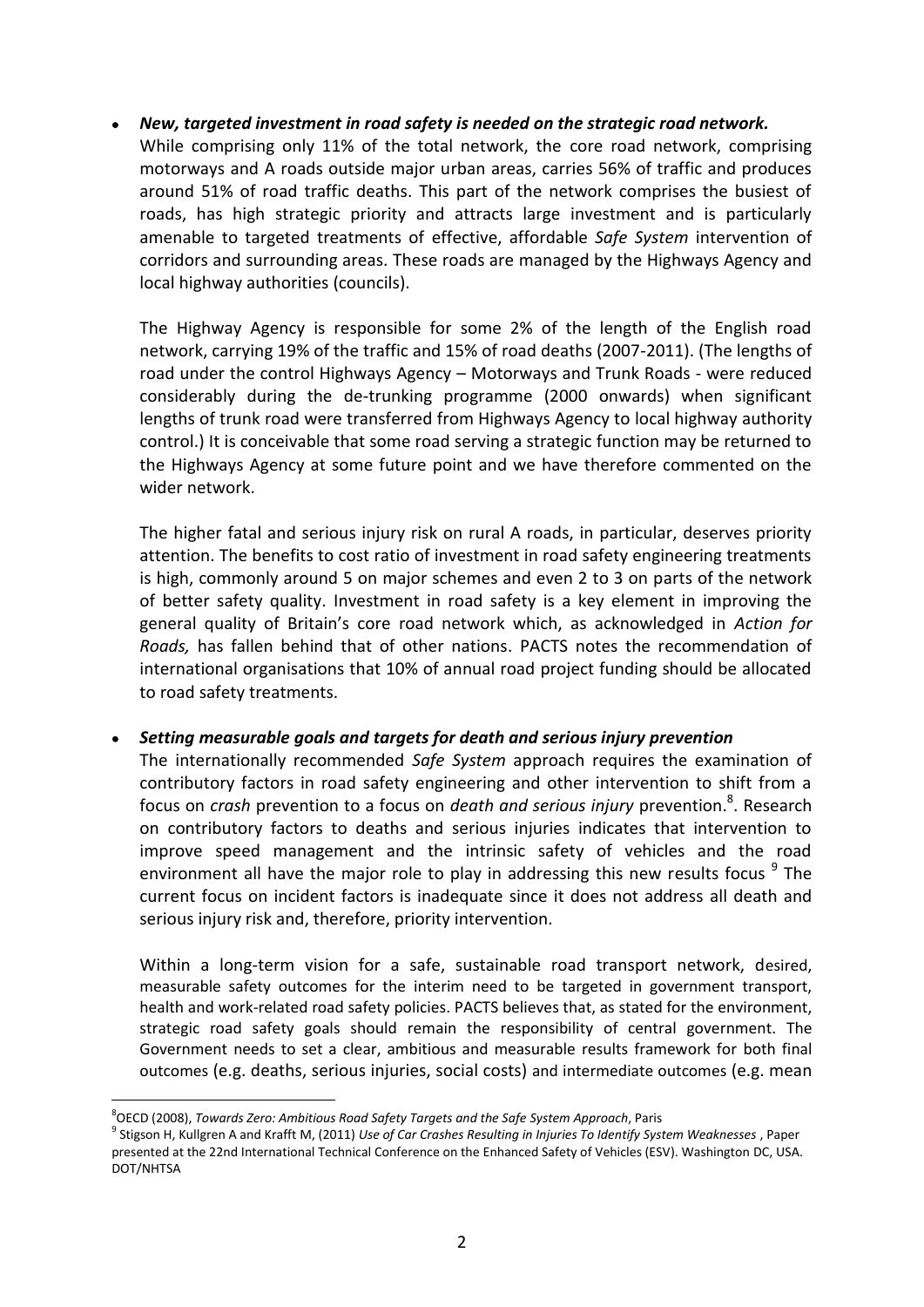speeds, safety rating level of road infrastructure (using iRAP, Euro RAP star safety ratings) both nationally and for the main road network and the new highways agency in the Road Investment Strategy (RIS) to provide for targeted, accountable action.

*Final outcome targets* Setting clear national goals and quantitative targets for death and serious injury prevention is an international success story leading to improved road safety and better use of public resource. <sup>10</sup> In support of a long-term road safety vision for a safe, sustainable road network, PACTS recommends that Government sets challenging but achievable quantitative targets to reduce death and serious injury on the main road network to 2021. Effective practice indicates that such targets are stated in annual performance agreements and in the new highway agency's chief executive employment contracts.<sup>11</sup> The Highways Agency annual report should also report on progress with targeted outcomes, both final and ineremdiate. Currently, the only road safety outcomes reported are deaths.

*Intermediate outcome targets* Intermediate outcome measures are causally related to final outcomes. The rationale for setting intermediate outcome targets is to give those with responsibilities for the planning, design and operation of the road network control over the outcomes they can affect directly. The aim is to encourage closer safety management of the network to identify and address known death and serious risks. A variety of measures are appropriate for the main road network. These include ratings of the safety quality of the main road network using road assessment programme ratings; measures of mean speed and excess speed; key safety behaviours such as drinking and driving and seat belt use; the safety quality of vehicles and of emergency medical system response.

The Netherlands and New Zealand have set minimum Euro RAP 3-star or 4-star safety ratings for the national network by 2020 following an assessment of costs, benefits and practicality. Sweden has also set a range of targets to 2020 and beyond for network safety performance. The Road Safety Foundation estimates that targeting a minimum 3 star EuroRAP safety standard for motorways and A roads in Britain via a capital investment of £8.2 billion over 20 years, could save 600 lives annually, equivalent to £34 billion over a 20 year life of measures implemented.<sup>12</sup>

#### *The Safe System approach and capacity building*

<u>.</u>

The *Safe System* intervention strategy and long term goal has been adopted increasingly by national governments and highway authorities.*,* it is promoted to all countries by the OECD, World Bank, World Health Organisation, the International Road Federation and the International Standards Organisation as international best practice.

*Safe System* builds on the best of previous approaches and promotes innovation and the adoption of technologies based on scientific safety principles which underpin the

<sup>10</sup> OECD (2008), *Towards Zero: Ambitious Road Safety Targets and the Safe System Approach*, Paris

<sup>11</sup> OECD (2008), *Towards Zero: Ambitious Road Safety Targets and the Safe System Approach*, Paris

<sup>12</sup> Hill, J and Starrs, C (2011), *Saving lives, saving money. The costs and benefits of achieving safe roads*, Road Safety Foundation and RAC Foundation, http://www.roadsafetyfoundation. org/media/1107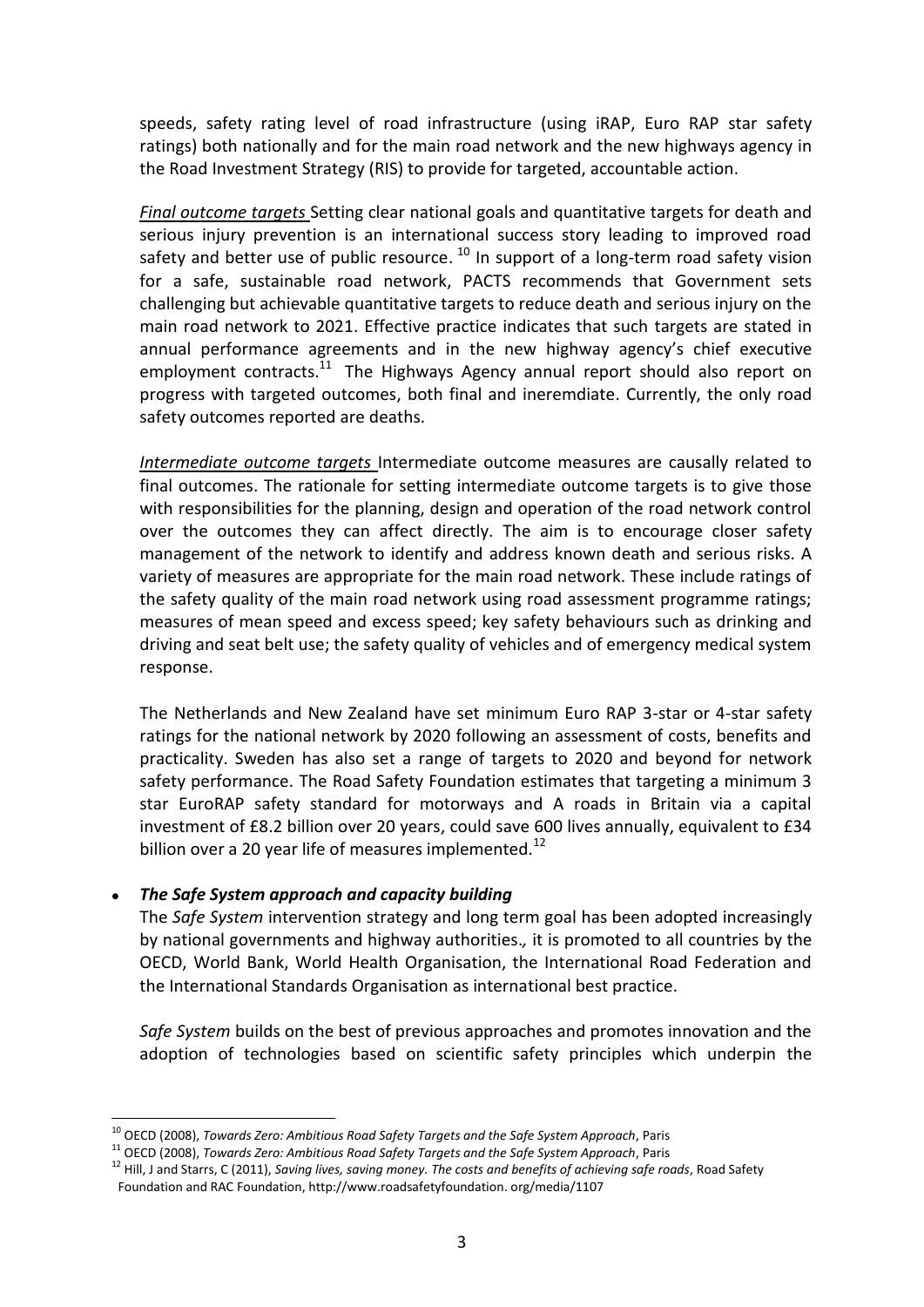effective planning, design, operation and use of the road network. <sup>13</sup> *Safe System* acknowledges that the road traffic system is inherently risky and that people make common mistakes. *Safe System* intervention pays better attention to human characteristics such as unintentional error and known physical tolerances to injury. For example, the chances of survival for an unprotected pedestrian hit by a vehicle diminish rapidly at speeds greater than 30 km/h, whereas for a properly restrained motor vehicle occupant in the best designed car the critical impact speed is 50 km/h (for side impact crashes) and 70 km/h (for head-on crashes).<sup>14</sup> *Safe System* also acknowledges that small differences in speed can have a large effect on the occurrence and severity of road crashes and injuries. A 1% decrease in average speed corresponds with a 2% decrease in injury crashes, a 3% decrease in serious injury crashes and a 4% decrease in fatal crashes and vice versa.<sup>15</sup>

*Safe System* engineering treatments target the key crash types resulting in death and serious injury – head on impacts, run-off road collisions, side impacts and vulnerable road user collisions. The Road Safety Foundation has recently highlighted the dominance of crashes at junctions leading to serious trauma and of death from running off the road on Britain's main road network and has outlined successful treatments and evidencebased recommendations for investment strategy.<sup>16</sup>

*Safe System* urban and rural road hierarchies generally aim to find a better match between road function, speed limit and road layout and design. Safety engineering strategies aim to separate oncoming traffic on high-volume, high-speed roads to prevent head-on collisions; provide crash protective roadsides where possible to address run-off road collisions; ensure safe speeds at junctions to reduce fatal and serious side collisions; and ensure safe speeds on roads and streets with dangerous mixed used where effective grade separation of motor vehicles and vulnerable road users may be difficult or unaffordable. Integrating *Safe System* principles through proactive safety planning and design can address intrinsic dangers in the road network, improve protection for non-motorised as well as motorised road users and reduce costs. $^{17}$   $^{18}$  As part of a suite of tools, road assessment programmes e.g. EuroRAP are being used increasingly in countries to map network injury risks and affordable *Safe System* engineering priorities and investment packages. *Safe System* demonstration programmes and projects using these tools provide a starting point for building capacity and the transfer of knowledge in the highway engineering profession.

*The proposed process for establishing the Road Investment Strategy (RIS)*

PACTS support the proposed process for the establishment of the RIS, provided that a comprehensive safety performance framework for the strategic roads network is envisaged by government, as outlined in previous sections. PACTS expresses its

<u>.</u>

<sup>13</sup> OECD (2008), *Towards Zero: Ambitious Road Safety Targets and the Safe System Approach*, Paris

<sup>14</sup> Tingvall C and N Haworth (1999) *Vision Zero - An ethical approach to safety and mobility*, Paper presented to the 6th ITE International Conference Road Safety & Traffic Enforcement: Beyond 2000, Melbourne, 6-7 September 1999.

<sup>15</sup> Nilsson, G. (2004) *Traffic safety dimensions and the power model to describe the effect of speed on safety*. Bulletin 221, Lund Institute of Technology, Lund

<sup>16</sup> Road Safety Foundation (2013), Measuring to Manage: Tracking the safety of Britain's major road network

<sup>17</sup> OECD (2008) *Towards Zero: Ambitious road safety targets and the Safe System approach*, OECD, Paris, 2008

<sup>18</sup> Tingvall C, Johansson R, Belin MA, Lie A, *Safe, clean and affordable mobility*, Presentation to World Bank , 2007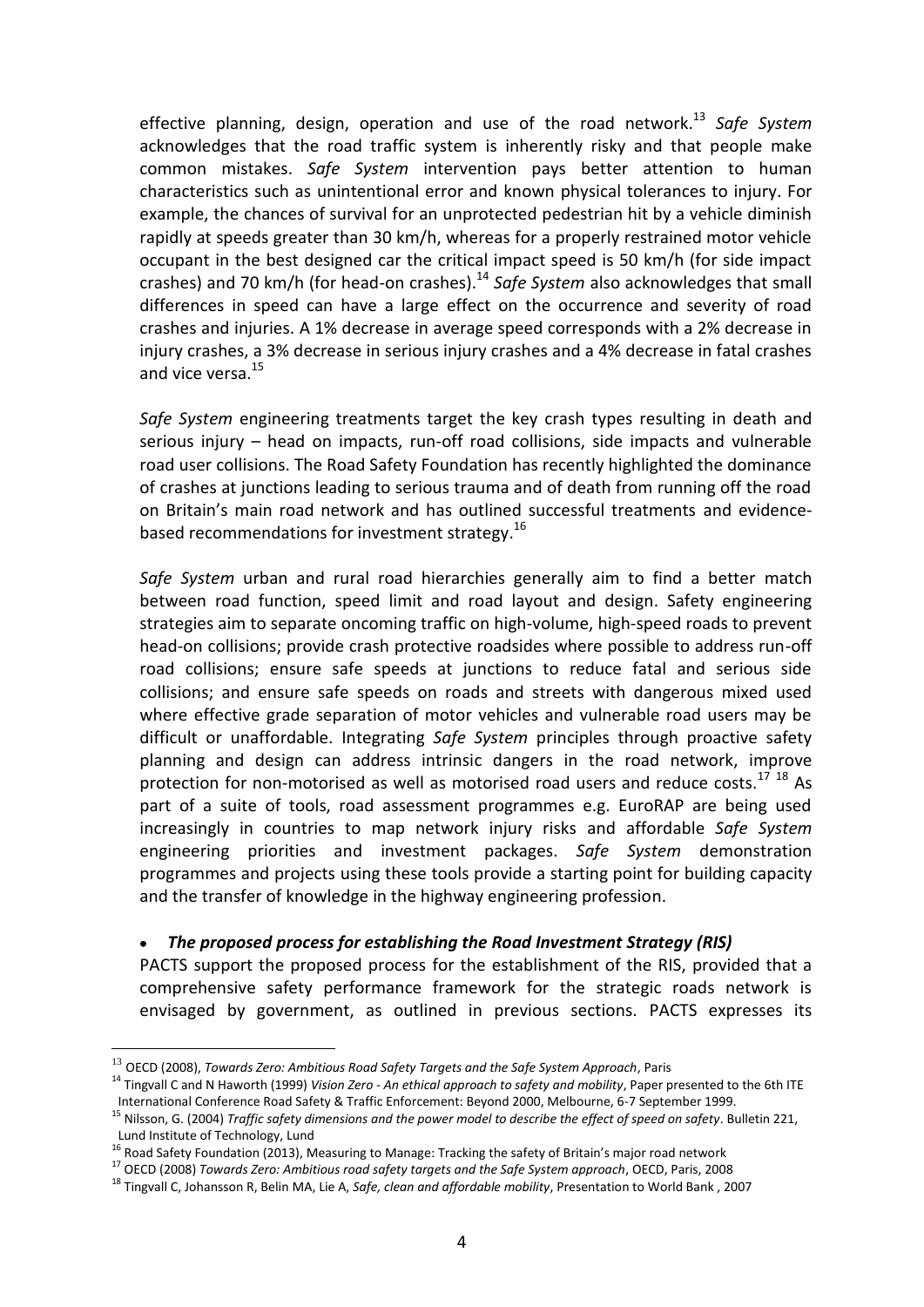readiness to offer expert inputs where necessary and to participate in the on-going government consultation process.

The Government should use the RIS to specify outcomes, such as capacity, access, safety, economic growth, etc. It should be for the Highways Agency to decide how best to deliver these objectives. The Government should avoid the temptation to include a list of schemes in the RIS, as seems to have happened with the HLOS for Network Rail.

PACTS is concerned however that the proposed RIS system may create a disparity between the Strategic Highway Network and those sections of the main road network which are managed by local authorities and which are in need of safety improvements. Funding for the (very limited) network under Highway Agency will be assured and laid out into the future while the network under local highway authority control will continue to be subject to short term planning and funding.

#### **3. The roles and responsibilities of the new Highways Agency (Questions 4-6)**

Road safety must be a core responsibility for the new Highways Authority and at least equal in status to access and environmental considerations. PACTS recommends that the road safety role and responsibilities of the new Highway Agency for road safety are clearly defined in legislation, as well as its long-term road safety vision to ensure sustainability and continuity. PACTS regrets that while the HA role for the environment and for environmental objectives and indicators is mentioned, there is no specific mention in the consultation of these specific issues as they affect road safety.

It is also recommended that the new agency conducts a review of its current road safety management capacity, benchmarked against identified international good practice, to identify strengths and weaknesses. In addressing its goals and targets proposed by Government the agency will need to ensure capacity for key institutional management functions – providing a lead road safety unit responsible for the delivery of targets and strategies; coordination with its key partners in the public and private sectors to deliver key interventions in support of its road safety engineering interventions on the strategic road network e.g. combined police enforcement and publicity, employers along the network, implementing new and compatible vehicle/roadside technologies such as crash protection systems and lane marking, improving emergency medical response etc. Capacity will need to be provided to ensure that funding levels are secured which are appropriate to the task; championing road safety at a senior level; ensuring that monitoring and evaluation systems and processes are in place for all data in support of goals and targets, as well as knowledge transfer about successful international and national innovative approaches and treatments using demonstration projects, in-service training and study tours.

## **4. Who should be the Regulator? (Questions 7-8)**

Given that road safety cuts across many sectors and areas of public policy, the regulator needs to be a government department which has existing relationships across the responsible government agencies and which has appropriate road safety competence and capacity. For these reasons PACTS strongly rejects the idea that the ORR should become the regulator. Similarly since the proposal that an external watchdog be set up